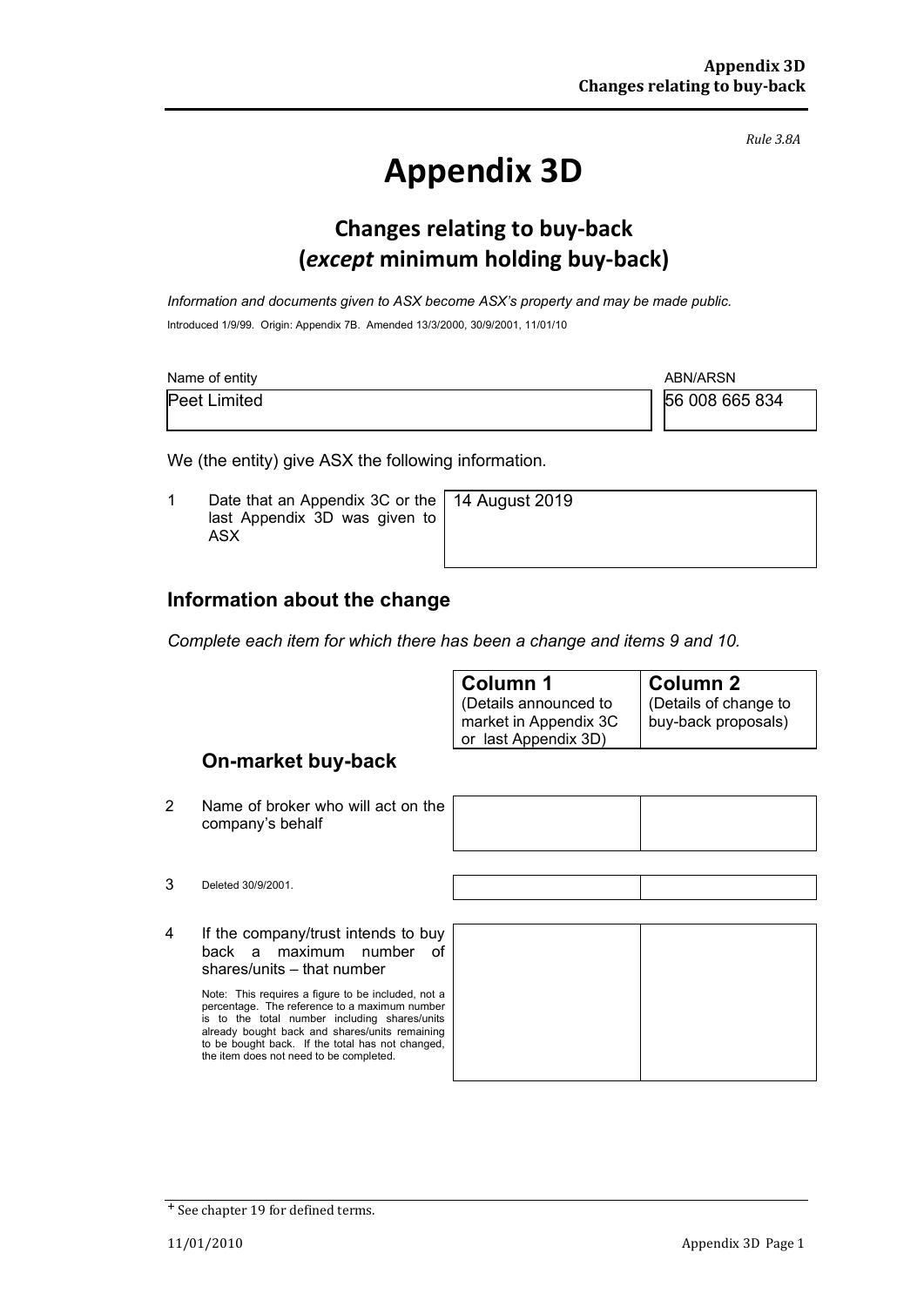|   |                                                                                                                                                                                                                         | Column 1<br>(Details announced to<br>market in Appendix 3C<br>or last Appendix 3D)                                                                       | <b>Column 2</b><br>(Details of change to<br>buy-back proposals)                                                                                       |
|---|-------------------------------------------------------------------------------------------------------------------------------------------------------------------------------------------------------------------------|----------------------------------------------------------------------------------------------------------------------------------------------------------|-------------------------------------------------------------------------------------------------------------------------------------------------------|
| 5 | If the company/trust intends to buy<br>back a maximum number of<br>the<br>shares/units<br>number<br>$\overline{\phantom{a}}$<br>remaining to be bought back                                                             |                                                                                                                                                          |                                                                                                                                                       |
| 6 | If the company/trust intends to buy-<br>back shares/units within a period of<br>time $-$ that period of time; if the<br>company/trust intends that the buy-<br>back be of unlimited duration - that<br><i>intention</i> | Period of buy-back:<br>From 30 August 2019 to<br>29 August 2020<br>Peet reserves the right<br>to suspend or terminate<br>buy-back at any<br>the<br>time. | Period of buy-back:<br>From 30 August 2019 to<br>30 August 2021<br>Peet reserves the right<br>to suspend or terminate<br>the buy-back at any<br>time. |
| 7 | If the company/trust intends to buy<br>back shares/units if conditions are<br>met – those conditions                                                                                                                    |                                                                                                                                                          |                                                                                                                                                       |

#### **All buy-backs**

8 Any other change



9 Reason for change Extension of existing on-market buy-back.

<sup>+</sup> See chapter 19 for defined terms.